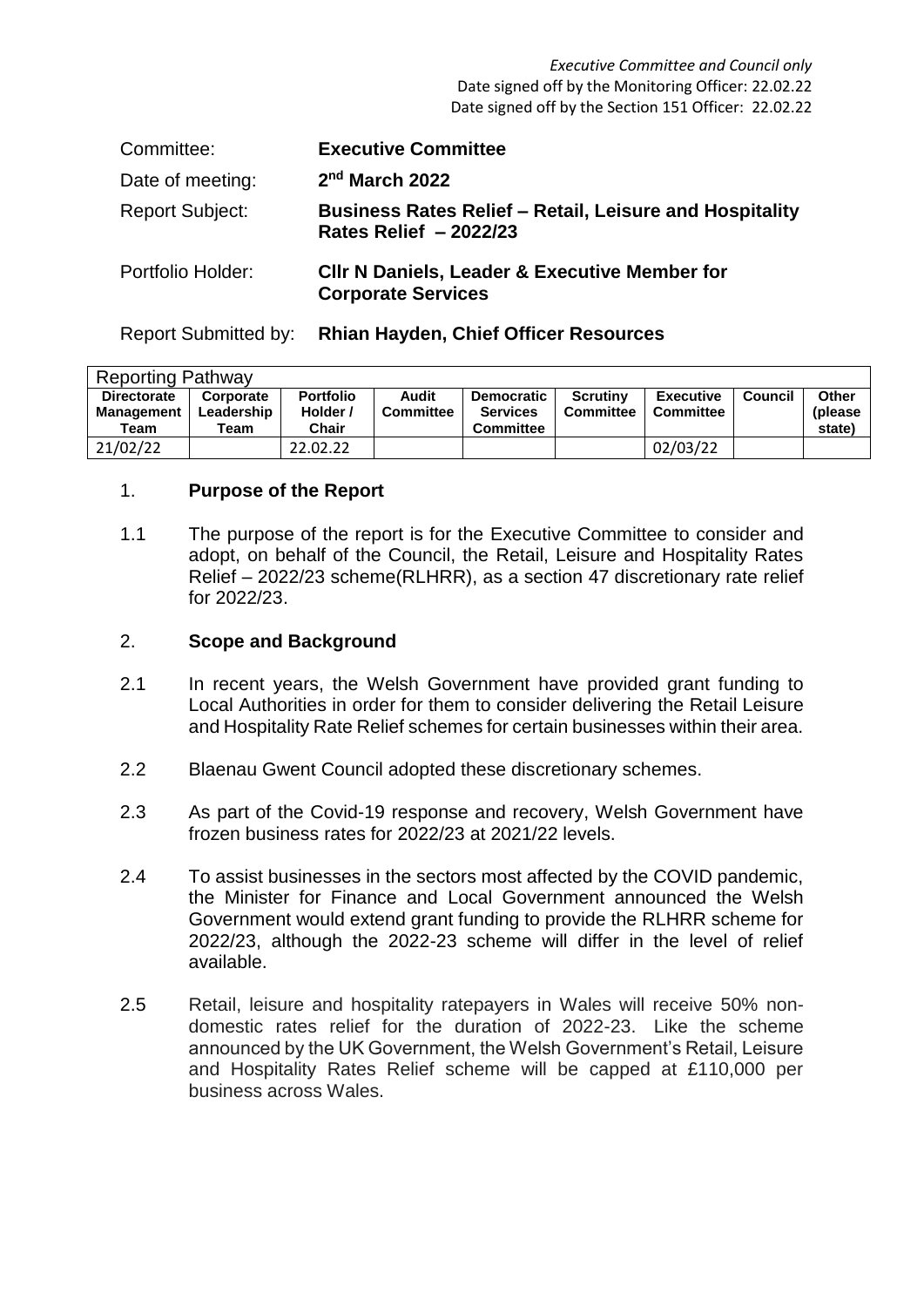- 2.6 The full criteria and guidance for the operation and delivery of the scheme is attached as Appendix 1.
- 2.7 Welsh Government have yet to formally confirm the actual funding allocation for Blaenau Gwent for the 2022/23 scheme, but have provided an estimated allocation of £1.17M to allow delivery of the scheme.
- 2.8 From analysis of current available data, it is anticipated that circa 300 business may benefit as a result of adoption of the RLHRR scheme, totalling around £1.3M of rate relief. We have had verbal acknowledgement from WG that our requirement will be 100% funded
- 2.9 In order that assistance may be given to ratepayers, the Council must resolve to adopt the Welsh Government prescribed scheme as a discretionary rate relief scheme in line with s47 of the Local Government Finance Act 1988.

# 3. **Options for Recommendation**

#### 3.1 **Option 1**

That the Executive Committee resolves not to implement the Retail, Leisure and Hospitality Rates Relief – 2022/23 scheme as set out in the guidance in appendix 1.

#### 3.2 **Option 2(preferred option)**

That the Executive Committee adopts the Retail, Leisure and Hospitality Rates Relief – 2022/23 scheme on behalf of the Council, to supplement the Council's discretionary rate relief scheme.

# 4. **Evidence of how does this topic supports the achievement of the Corporate Plan / Statutory Responsibilities / Blaenau Gwent Wellbeing Plan**

4.1 The adoption of the Retail, Leisure and Hospitality Rates Relief – 2022/23 scheme would support the Council Priority, '*Economic Development and Regeneration'*, as it would offer financial support to businesses in the borough.

# 5. **Implications Against Each Option**

### 5.1 *Impact on Budget (short and long term impact)*

### 5.1.1 **Option 1**

There will be no financial implications for the Council.

### 5.1.2 **Option 2**

It is estimated that circa 300 business throughout Blaenau Gwent will be eligible for the RLHRR scheme if adopted. This will total approximately £1.3M of rate relief which will be repaid in full by Welsh Government as a section 31 grant.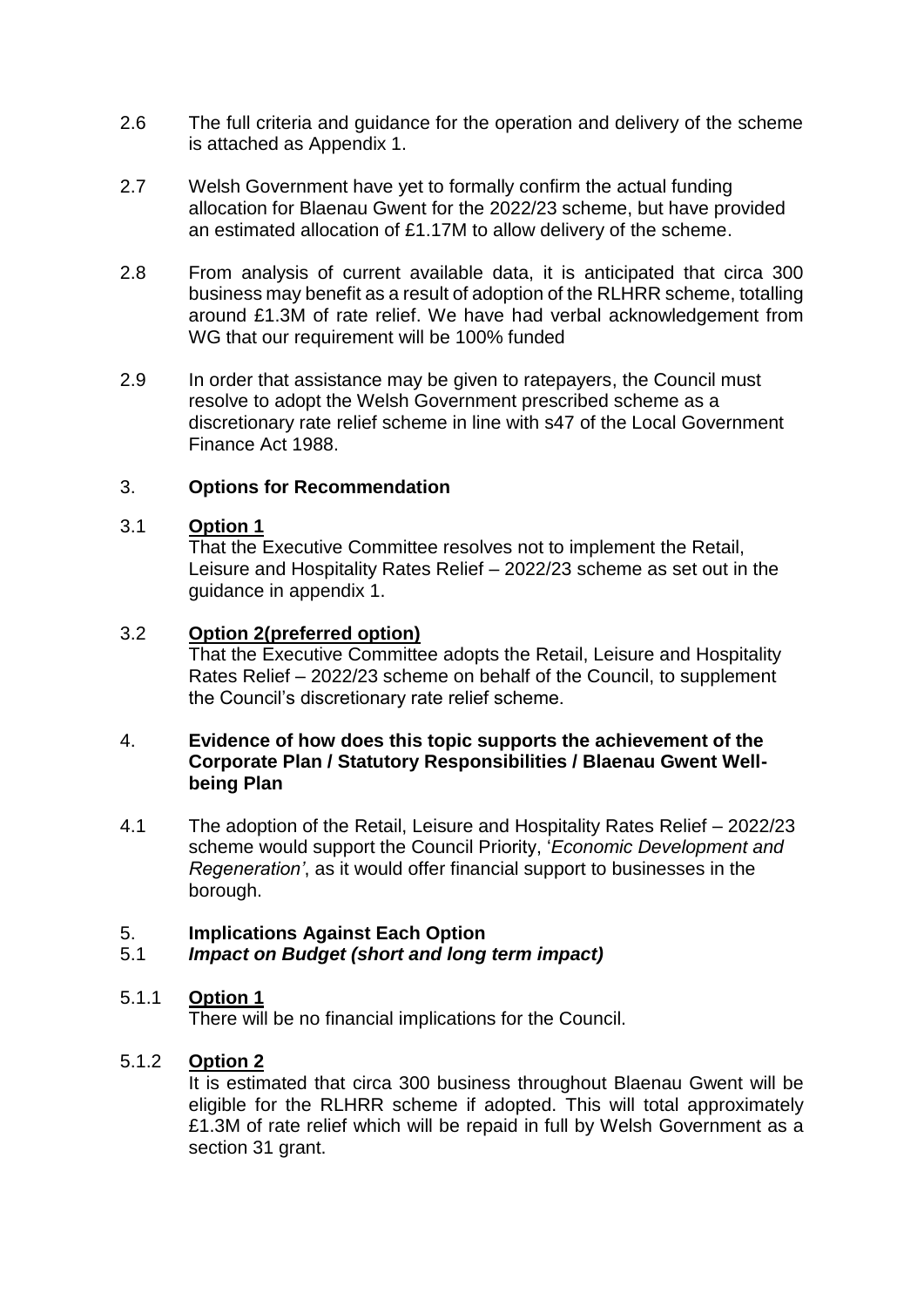## 5.2 *Risk including Mitigating Actions*

### 5.2.1 **Option 1**

Failure to adopt the scheme will result in an inability to award financial assistance under the RLHRR scheme to qualifying local business within Blaenau Gwent.

## 5.2.2 **Option 2**

Welsh Government withdraw their provisional funding offer.

### 5.3 *Legal*

5.3.1 The Council must resolve to adopt a discretionary relief scheme in accordance with s47 of the Local Government Finance Act 1988.

### 5.4 *Human Resources*

5.4.1 The administration of the scheme will be absorbed and delivered within existing staff resources.

# 6. **Supporting Evidence**

### 6.1 *Performance Information and Data*

6.1.1 For 2021/22, 315 businesses have currently benefited from the rate relief scheme totalling circa £2.2m.

### 6.2 *Expected outcome for the public*

6.2.1 Adoption of the relief scheme will reduce financial burdens on qualifying businesses and aid their economic recovery from the pandemic.

### 6.3 **Involvement (consultation, engagement, participation)**

6.3.1 Welsh Government have slightly changed the criteria for the 2022/23 scheme by stipulating that each business eligible for the relief, must make and application for the relief, and have provided an example application form as shown in appendix 2. Subject to acceptance of this report, it is intended that notification of the scheme will be issued with the 2022/23 Non-Domestic Rate demand notice, along with details of the qualifying criteria and application form.

## 6.4 *Thinking for the Long term (forward planning)*

6.4.1 The availability of the Retail, Leisure and Hospitality Rates Relief scheme is dependent on Welsh Government decision to offer such a scheme in future years.

### 6.5 *Preventative focus*

6.5.1 Not applicable to this report